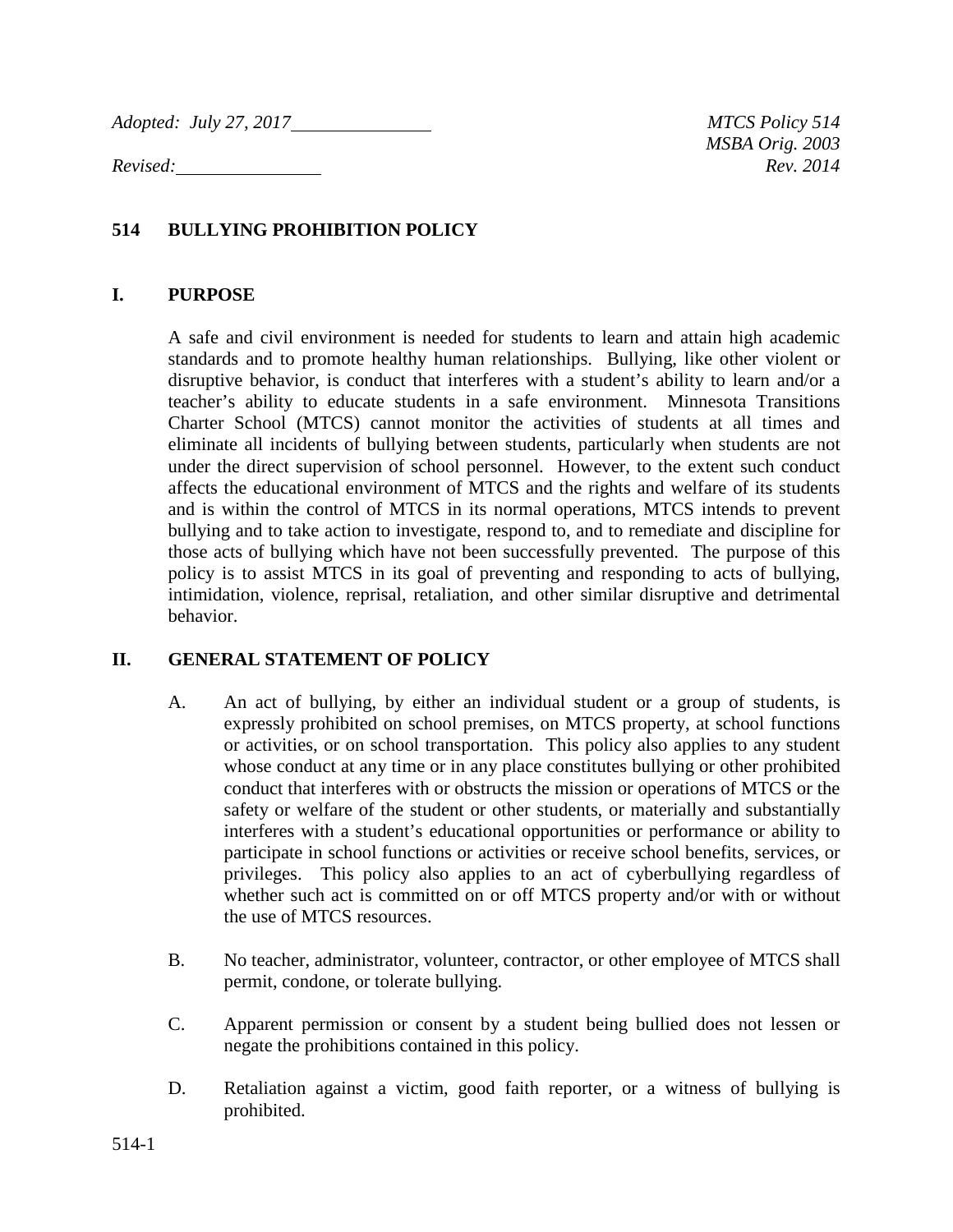- E. False accusations or reports of bullying against another student are prohibited.
- F. A student who engages in an act of bullying, reprisal, retaliation, or knowingly making a false report of bullying shall be subject to discipline or other remedial responses for that act in accordance with MTCS's policies and procedures, including MTCS's discipline policy. A teacher, administrator, volunteer, contractor, or other employee of MTCS who permits, condones, or tolerates bullying or engages in an act of reprisal, retaliation, or knowingly making a false report of bullying shall be subject to disciplinary action. MTCS may take into account the following factors:
	- 1. The developmental ages and maturity levels of the parties involved;
	- 2. The levels of harm, surrounding circumstances, and nature of the behavior;
	- 3. Past incidences or past or continuing patterns of behavior;
	- 4. The relationship between the parties involved; and
	- 5. The context in which the alleged incidents occurred.

Consequences for students who commit acts of bullying or other prohibited conduct may range from remedial responses or positive behavioral interventions up to and including suspension and/or expulsion. MTCS shall employ researchbased developmentally appropriate best practices that include preventative and remedial measures and effective discipline for deterring violations of this policy, apply throughout MTCS, and foster student, parent, and community participation.

Consequences for employees who permit, condone, or tolerate bullying or engage in an act of reprisal or intentional false reporting of bullying may result in disciplinary action up to and including termination or discharge.

Consequences for other individuals engaging in prohibited acts of bullying may include, but not be limited to, exclusion from MTCS property and events.

G. MTCS will act to investigate all complaints of bullying reported to MTCS and will discipline or take appropriate action against any student, teacher, administrator, volunteer, contractor, or other employee of MTCS who is found to have violated this policy.

### **III. DEFINITIONS**

For purposes of this policy, the definitions included in this section apply.

A. "Bullying" means intimidating, threatening, abusive, or harming conduct that is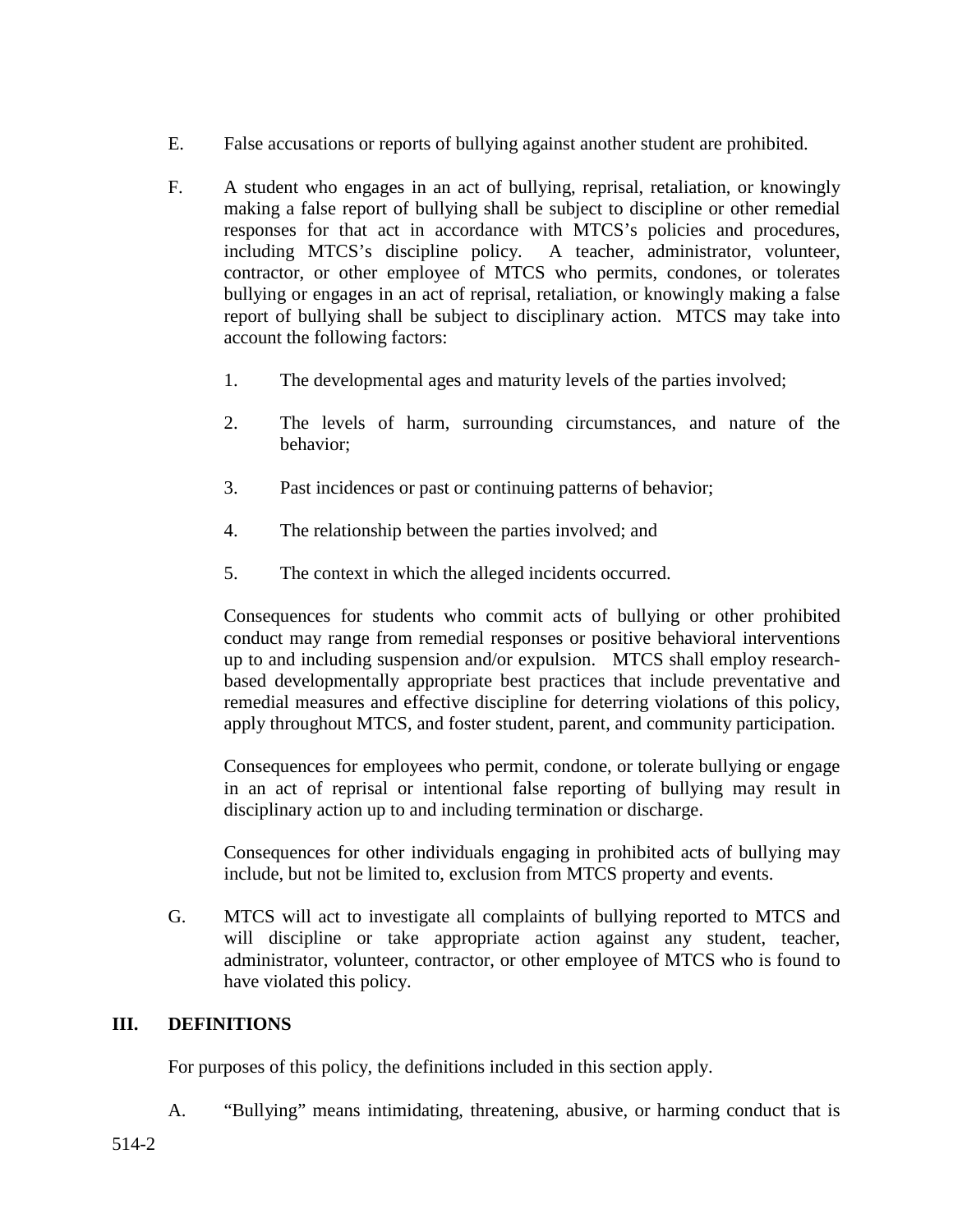objectively offensive and:

- 1. an actual or perceived imbalance of power exists between the student engaging in the prohibited conduct and the target of the prohibited conduct, and the conduct is repeated or forms a pattern; or
- 2. materially and substantially interferes with a student's educational opportunities or performance or ability to participate in school functions or activities or receive school benefits, services, or privileges.

The term, "bullying," specifically includes cyberbullying as defined in this policy.

- B. "Cyberbullying" means bullying using technology or other electronic communication, including, but not limited to, a transfer of a sign, signal, writing, image, sound, or data, including a post on a social network Internet website or forum, transmitted through a computer, cell phone, or other electronic device. The term applies to prohibited conduct which occurs on school premises, on MTCS property, at school functions or activities, on school transportation, or on school computers, networks, forums, and mailing lists, or off school premises to the extent that it substantially and materially disrupts student learning or the school environment.
- C. "Immediately" means as soon as possible but in no event longer than one school day.
- D. "Intimidating, threatening, abusive, or harming conduct" means, but is not limited to, conduct that does the following:
	- 1. Causes physical harm to a student or a student's property or causes a student to be in reasonable fear of harm to person or property;
	- 2. Under Minnesota common law, violates a student's reasonable expectation of privacy, defames a student, or constitutes intentional infliction of emotional distress against a student; or
	- 3. Is directed at any student or students, including those based on a person's actual or perceived race, ethnicity, color, creed, religion, national origin, immigration status, sex, marital status, familial status, socioeconomic status, physical appearance, sexual orientation including gender identity and expression, academic status related to student performance, disability, or status with regard to public assistance, age, or any additional characteristic defined in the Minnesota Human Rights Act (MHRA). However, prohibited conduct need not be based on any particular characteristic defined in this paragraph or the MHRA.
- E. "On school premises, on MTCS property, at school functions or activities, or on school transportation" means all MTCS buildings, school grounds, and school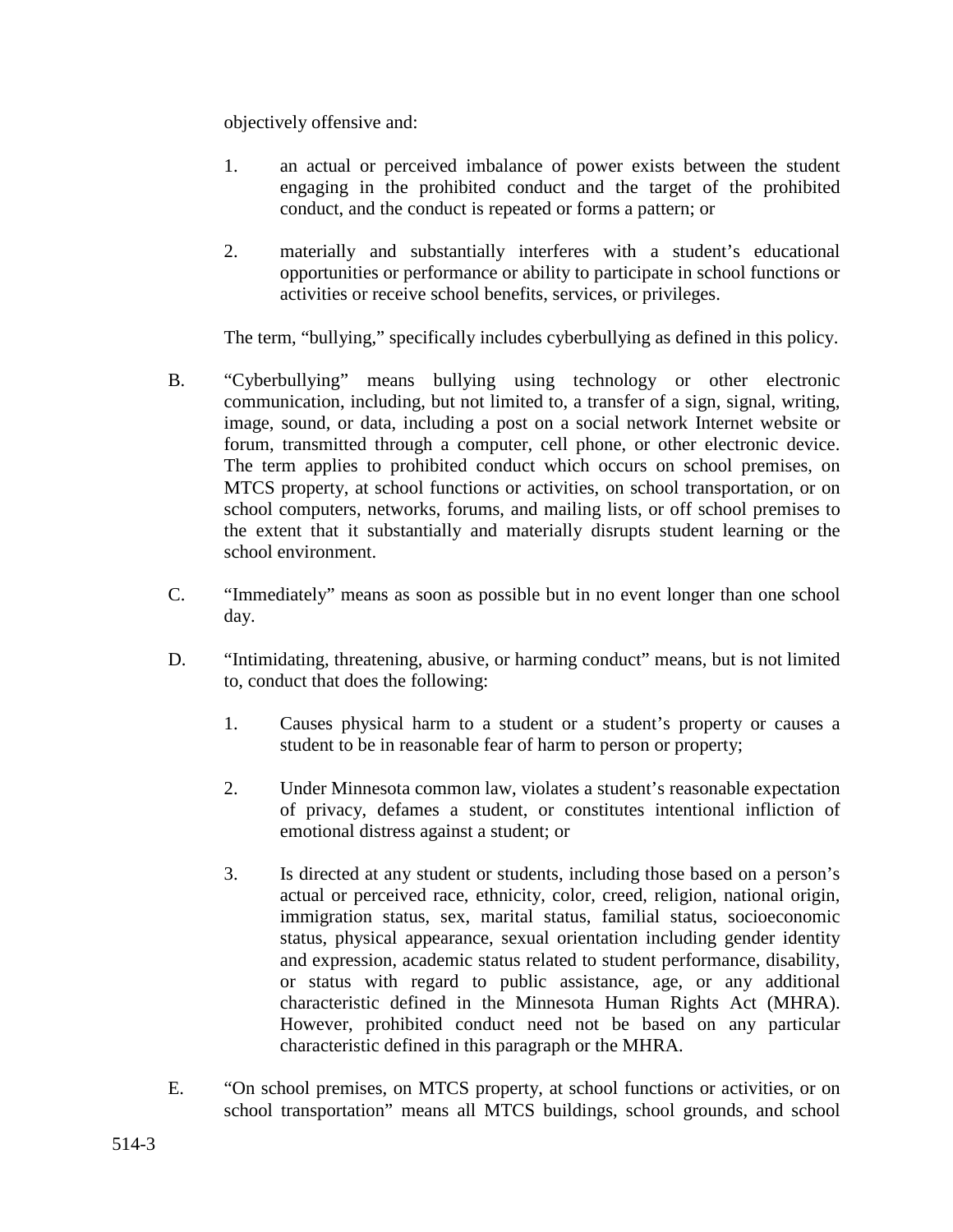property or property immediately adjacent to school grounds, school bus stops, school buses, school vehicles, school contracted vehicles, or any other vehicles approved for MTCS purposes, the area of entrance or departure from school grounds, premises, or events, and all school-related functions, school-sponsored activities, events, or trips. MTCS property also may mean a student's walking route to or from school for purposes of attending school or school-related functions, activities, or events. While prohibiting bullying at these locations and events, MTCS does not represent that it will provide supervision or assume liability at these locations and events.

- F. "Prohibited conduct" means bullying or cyberbullying as defined in this policy or retaliation or reprisal for asserting, alleging, reporting, or providing information about such conduct or knowingly making a false report about bullying.
- G. "Remedial response" means a measure to stop and correct prohibited conduct, prevent prohibited conduct from recurring, and protect, support, and intervene on behalf of a student who is the target or victim of prohibited conduct.
- H. "Student" means a student enrolled in MTCS.

### **IV. REPORTING PROCEDURE**

- A. Any student who believes he or she has been the target or victim of bullying should report the alleged acts immediately to an appropriate MTCS official designated by this policy. A person may report bullying anonymously. However, MTCS may not rely solely on an anonymous report to determine discipline or other remedial responses. Any teacher, administrator, volunteer, contractor, or other employee of MTCS with knowledge or belief of conduct that may constitute bullying or prohibited conduct under this policy shall report the alleged acts immediately to an appropriate MTCS official.
- B. MTCS encourages the reporting party or complainant to use the report form available from the principal or building supervisor of each building or available in the MTCS office, but oral reports shall be considered complaints as well.
- C. The building principal, the principal's designee, or the building supervisor (hereinafter the "building report taker") is the person responsible for receiving reports of bullying or other prohibited conduct at the building level. Any person may report bullying or other prohibited conduct directly to a MTCS human rights officer or the Superintendent. If the complaint involves the building report taker, the complaint shall be made or filed directly with the Superintendent or the MTCS human rights officer by the reporting party or complainant.

The building report taker shall ensure that this policy and its procedures, practices, consequences, and sanctions are fairly and fully implemented and shall serve as the primary contact on policy and procedural matters. The building report taker or a third party designated by MTCS shall be responsible for the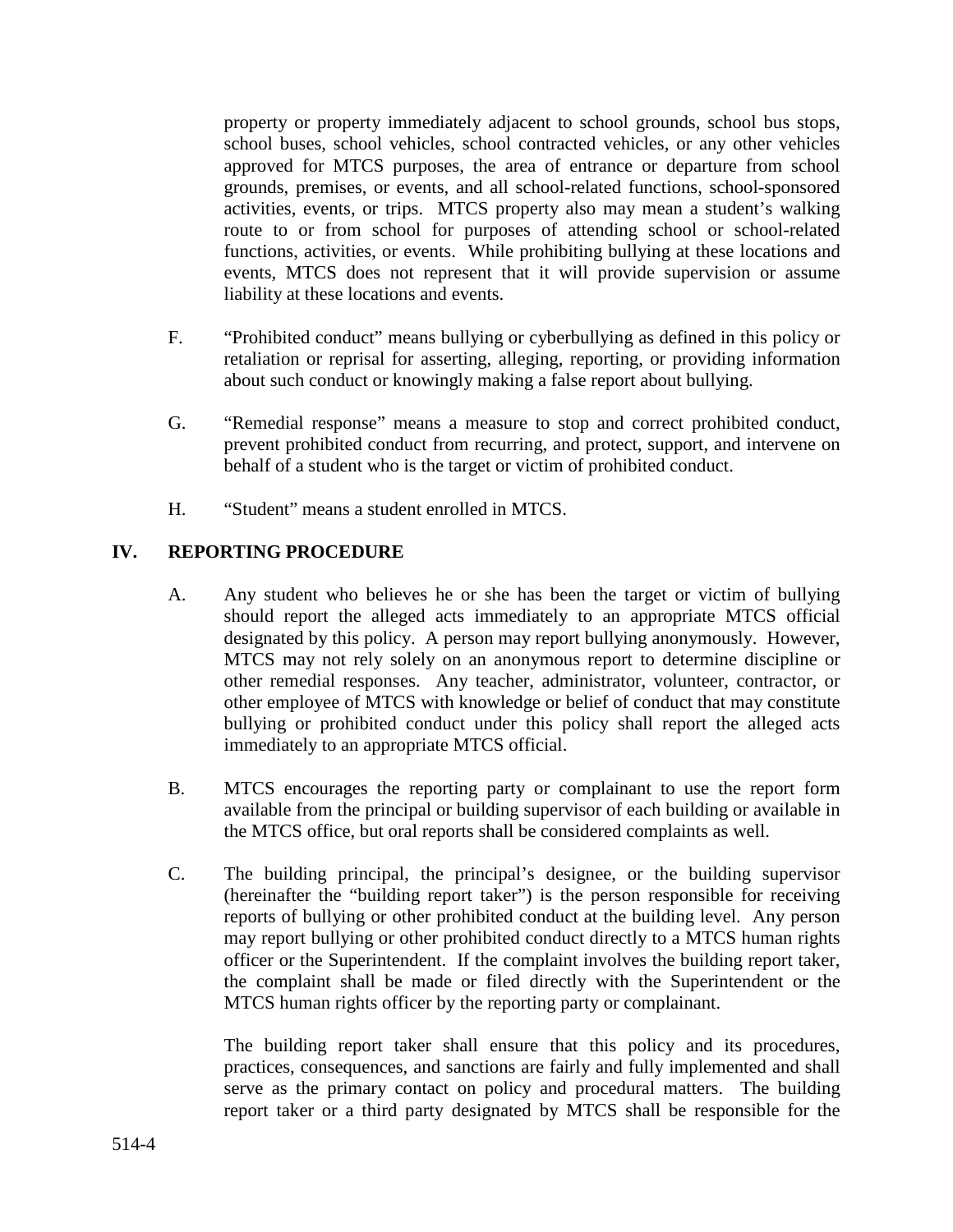investigation. The building report taker shall provide information about available community resources to the target or victim of the bullying or other prohibited conduct, the perpetrator, and other affected individuals as appropriate.

- D. A teacher, school administrator, volunteer, contractor, or other school employee shall be particularly alert to possible situations, circumstances, or events that might include bullying. Any such person who witnesses, observes, receives a report of, or has other knowledge or belief of conduct that may constitute bullying or other prohibited conduct shall make reasonable efforts to address and resolve the bullying or prohibited conduct and shall inform the building report taker immediately. MTCS personnel who fail to inform the building report taker of conduct that may constitute bullying or other prohibited conduct or who fail to make reasonable efforts to address and resolve the bullying or prohibited conduct in a timely manner may be subject to disciplinary action.
- E. Reports of bullying or other prohibited conduct are classified as private educational and/or personnel data and/or confidential investigative data and will not be disclosed except as permitted by law. The building report taker, in conjunction with the responsible authority, shall be responsible for keeping and regulating access to any report of bullying and the record of any resulting investigation.
- F. Submission of a good faith complaint or report of bullying or other prohibited conduct will not affect the complainant's or reporter's future employment, grades, work assignments, or educational or work environment.
- G. MTCS will respect the privacy of the complainant(s), the individual(s) against whom the complaint is filed, and the witnesses as much as possible, consistent with MTCS' obligation to investigate, take appropriate action, and comply with any legal disclosure obligations.

# **V. MTCS ACTION**

- A. Within three school days of the receipt of a complaint or report of bullying or other prohibited conduct, MTCS shall undertake or authorize an investigation by the building report taker or a third party designated by MTCS.
- B. The building report taker or other appropriate MTCS officials may take immediate steps, at their discretion, to protect the target or victim of the bullying or other prohibited conduct, the complainant, the reporter, and students or others, pending completion of an investigation of the bullying or other prohibited conduct, consistent with applicable law.
- C. The alleged perpetrator of the bullying or other prohibited conduct shall be allowed the opportunity to present a defense during the investigation or prior to the imposition of discipline or other remedial responses.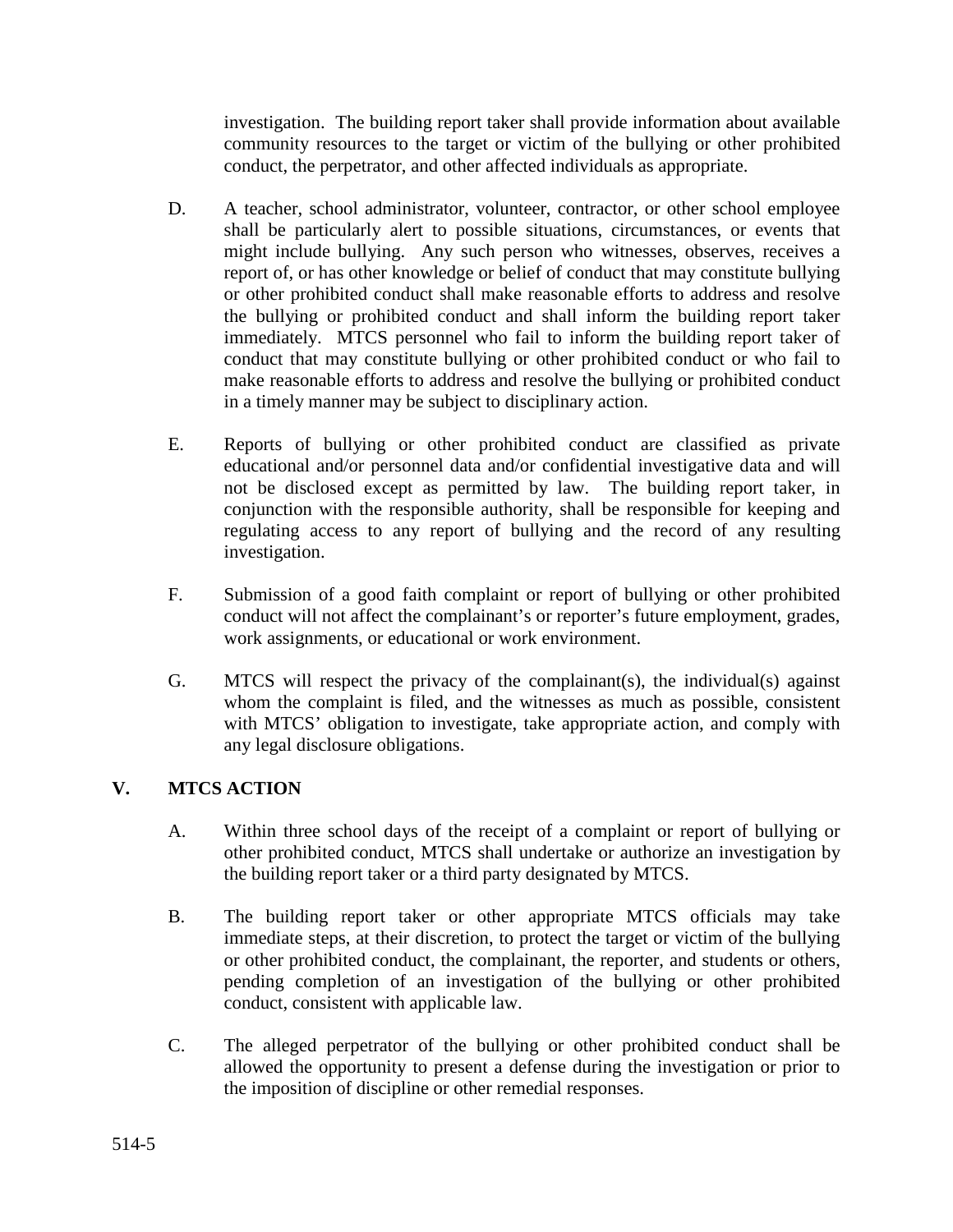- D. Upon completion of an investigation that determines that bullying or other prohibited conduct has occurred, MTCS will take appropriate action. Such action may include, but is not limited to, warning, suspension, exclusion, expulsion, transfer, remediation, termination, or discharge. Disciplinary consequences will be sufficiently severe to try to deter violations and to appropriately discipline prohibited conduct. Remedial responses to the bullying or other prohibited conduct shall be tailored to the particular incident and nature of the conduct and shall take into account the factors specified in Section II.F. of this policy. MTCS action taken for violation of this policy will be consistent with the requirements of applicable statutory authority, including the Minnesota Pupil Fair Dismissal Act; the student discipline policy and other applicable MTCS policies; and applicable regulations.
- E. MTCS is not authorized to disclose to a victim private educational or personnel data regarding an alleged perpetrator who is a student or employee of MTCS. School officials will notify the parent(s) or guardian(s) of students who are targets of bullying or other prohibited conduct and the parent(s) or guardian(s) of alleged perpetrators of bullying or other prohibited conduct who have been involved in a reported and confirmed bullying incident of the remedial or disciplinary action taken, to the extent permitted by law.
- F. In order to prevent or respond to bullying or other prohibited conduct committed by or directed against a child with a disability, MTCS shall, when determined appropriate by the child's individualized education program (IEP) team or Section 504 team, allow the child's IEP or Section 504 plan to be drafted to address the skills and proficiencies the child needs as a result of the child's disability to allow the child to respond to or not to engage in bullying or other prohibited conduct.

# **VI. RETALIATION OR REPRISAL**

MTCS will discipline or take appropriate action against any student, teacher, administrator, volunteer, contractor, or other employee of MTCS who commits an act of reprisal or who retaliates against any person who asserts, alleges, or makes a good faith report of alleged bullying or prohibited conduct, who provides information about bullying or prohibited conduct, who testifies, assists, or participates in an investigation of alleged bullying or prohibited conduct, or who testifies, assists, or participates in a proceeding or hearing relating to such bullying or prohibited conduct. Retaliation includes, but is not limited to, any form of intimidation, reprisal, harassment, or intentional disparate treatment. Disciplinary consequences will be sufficiently severe to deter violations and to appropriately discipline the individual(s) who engaged in the prohibited conduct. Remedial responses to the prohibited conduct shall be tailored to the particular incident and nature of the conduct and shall take into account the factors specified in Section II.F. of this policy.

# **VII. TRAINING AND EDUCATION**

A. MTCS shall discuss this policy with school personnel and volunteers and provide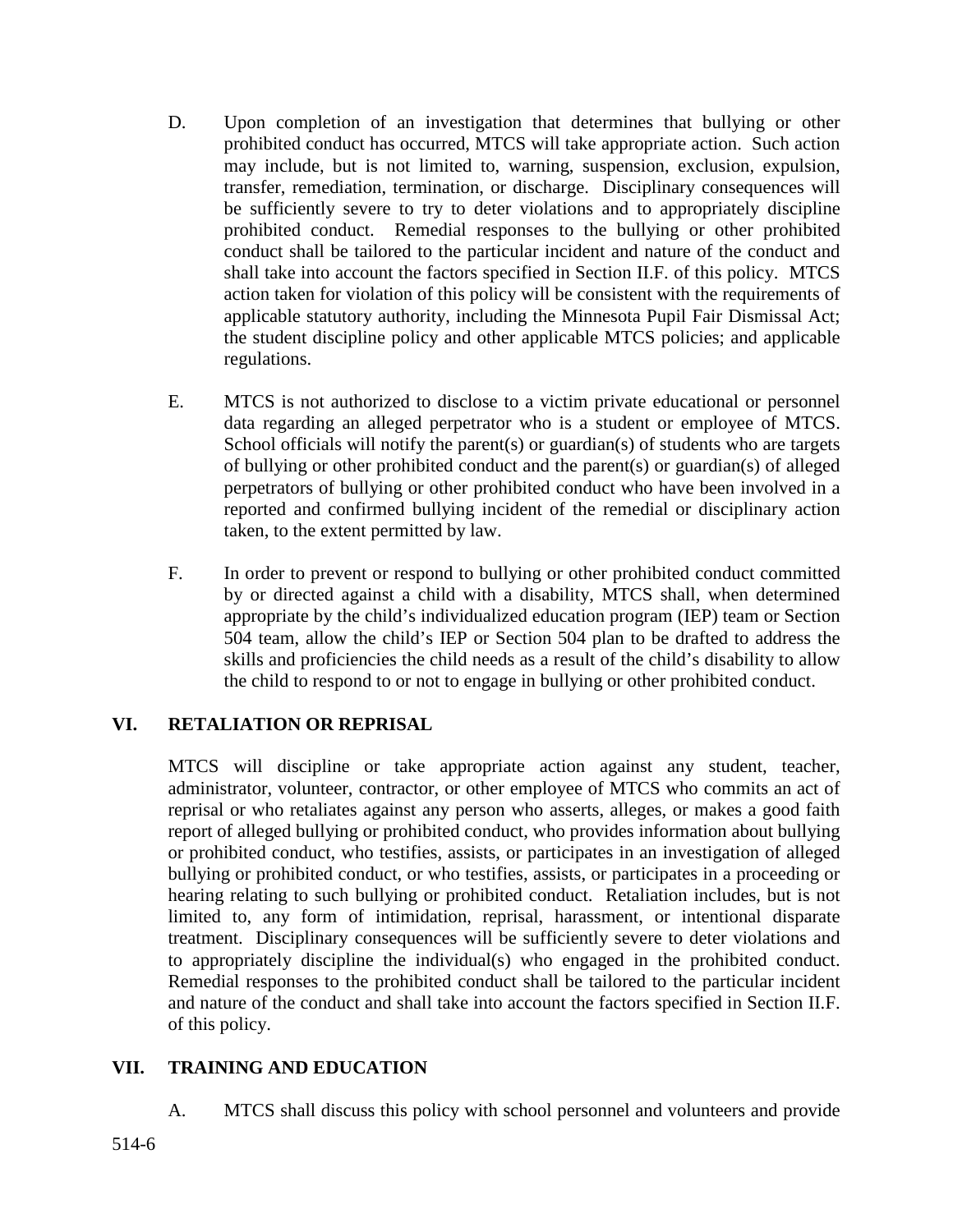appropriate training to MTCS personnel regarding this policy. MTCS shall establish a training cycle for school personnel to occur during a period not to exceed every three school years. Newly employed school personnel must receive the training within the first year of their employment with MTCS. MTCS or a school administrator may accelerate the training cycle or provide additional training based on a particular need or circumstance. This policy shall be included in employee handbooks, training materials, and publications on school rules, procedures, and standards of conduct, which materials shall also be used to publicize this policy.

- B. MTCS shall require ongoing professional development, consistent with Minn. Stat. § 122A.60, to build the skills of all school personnel who regularly interact with students to identify, prevent, and appropriately address bullying and other prohibited conduct. Such professional development includes, but is not limited to, the following:
	- 1. Developmentally appropriate strategies both to prevent and to immediately and effectively intervene to stop prohibited conduct;
	- 2. The complex dynamics affecting a perpetrator, target, and witnesses to prohibited conduct;
	- 3. Research on prohibited conduct, including specific categories of students at risk for perpetrating or being the target or victim of bullying or other prohibited conduct in school;
	- 4. The incidence and nature of cyberbullying; and
	- 5. Internet safety and cyberbullying.
- C. MTCS annually will provide education and information to students regarding bullying, including information regarding this MTCS policy prohibiting bullying, the harmful effects of bullying, and other applicable initiatives to prevent bullying and other prohibited conduct.
- D. The administration of MTCS is directed to implement programs and other initiatives to prevent bullying, to respond to bullying in a manner that does not stigmatize the target or victim, and to make resources or referrals to resources available to targets or victims of bullying.
- E. The administration is encouraged to provide developmentally appropriate instruction and is directed to review programmatic instruction to determine if adjustments are necessary to help students identify and prevent or reduce bullying and other prohibited conduct, to value diversity in school and society, to develop and improve students' knowledge and skills for solving problems, managing conflict, engaging in civil discourse, and recognizing, responding to, and reporting bullying or other prohibited conduct, and to make effective prevention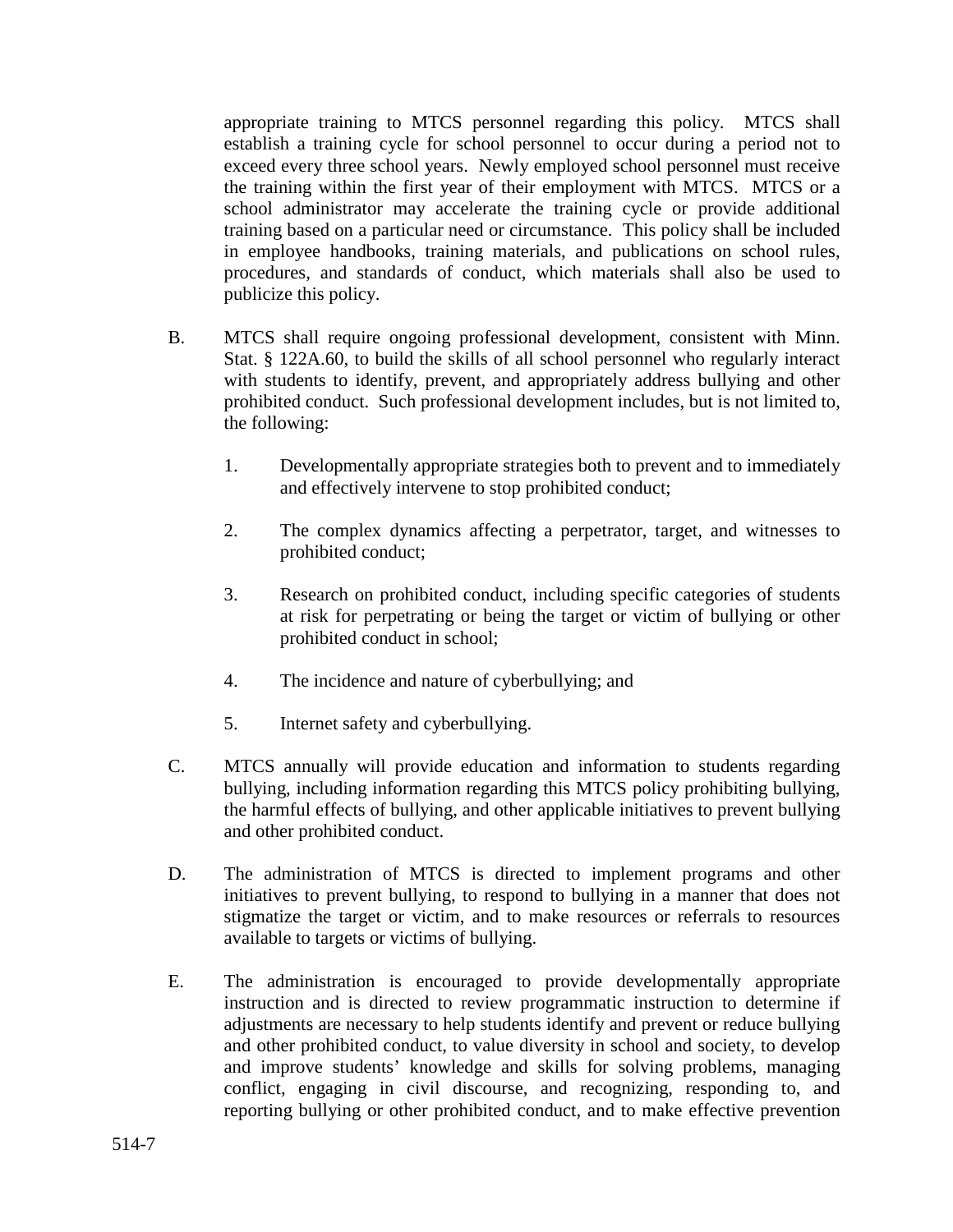and intervention programs available to students.

The administration must establish strategies for creating a positive school climate and use evidence-based social-emotional learning to prevent and reduce discrimination and other improper conduct.

F. Affected students and their parents may have rights under state and federal data practices laws to obtain access to data related to an incident and to contest the accuracy or completeness of the data.

### **VIII. NOTICE**

- A. MTCS will give annual notice of this policy to students, parents or guardians, and staff, and this policy shall appear in the student handbook.
- B. This policy or a summary thereof must be conspicuously posted in the administrative offices of MTCS and the office of each school.
- C. This policy must be given to each school employee and independent contractor who regularly interacts with students at the time of initial employment with MTCS.
- D. Notice of the rights and responsibilities of students and their parents under this policy must be included in the student discipline policy distributed to parents at the beginning of each school year.
- E. This policy shall be available to all parents and other school community members in an electronic format in the language appearing on MTCS's or a school's website.
- F. MTCS shall provide an electronic copy of its most recently amended policy to the Commissioner of Education.

### **IX. POLICY REVIEW**

To the extent practicable, the MTCS Board shall, on a cycle consistent with other MTCS policies, review and revise this policy. The policy shall be made consistent with Minn. Stat. § 121A.031 and other applicable law. Revisions shall be made in consultation with students, parents, and community organizations.

*Legal References:* Minn. Stat. Ch. 13 (Minnesota Government Data Practices Act) Minn. Stat. § 120A.05, Subds. 9, 11, 13, and 17 (Definition of Public School) Minn. Stat. § 120B.232 (Character Development Education) Minn. Stat. § 121A.03 (Sexual, Religious and Racial Harassment and Violence)